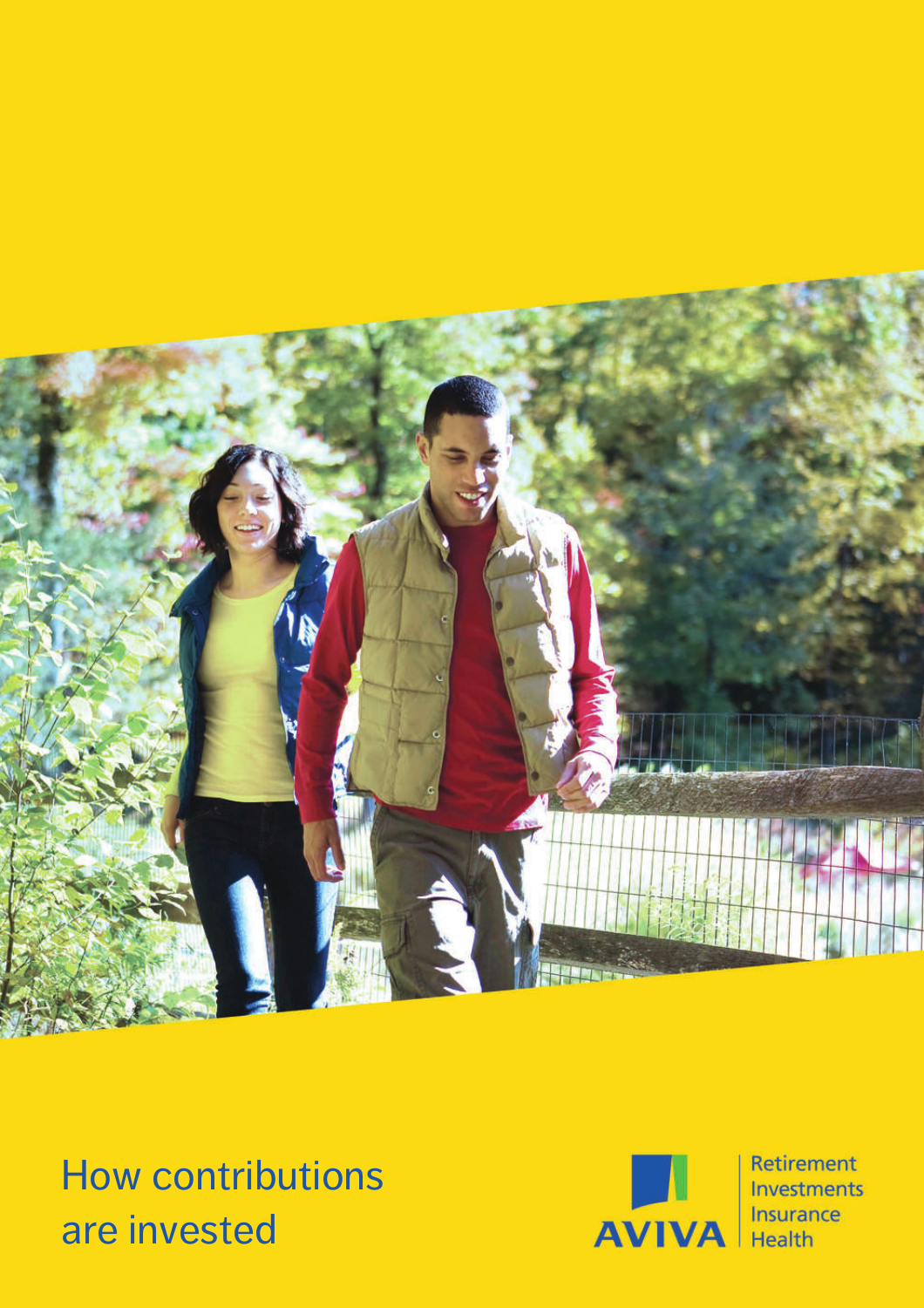This guide explains how contributions will be invested. Please read it alongside the Key features document.

This guide was produced in September 2017.

# Contents

| Where are contributions invested?            | page 3 |  |  |
|----------------------------------------------|--------|--|--|
|                                              |        |  |  |
| More about the fund                          | page 4 |  |  |
|                                              |        |  |  |
| Your approach to investment risk             | page 7 |  |  |
|                                              |        |  |  |
| <b>Fund risk warnings</b>                    | page 8 |  |  |
| Should I make a different investment choice? | page 9 |  |  |
|                                              |        |  |  |
| More information and help                    | page   |  |  |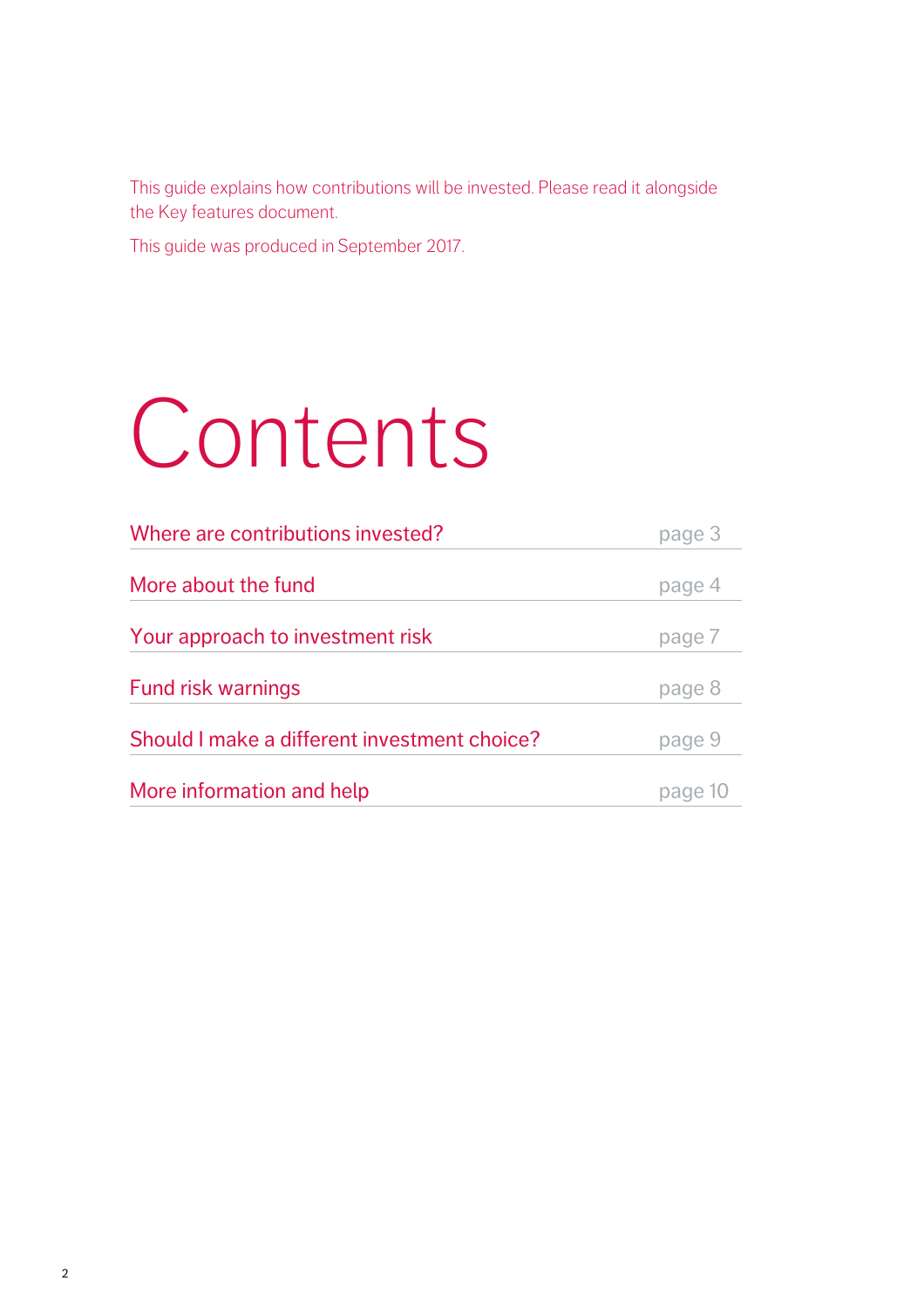

# Where are contributions invested?

A default investment solution has been created for your employer's pension scheme, into which contributions will be invested. This means you don't have to make your own investment decision.

This solution has been chosen by your employer after taking advice from their advisers.

Although your employer has made this selection for those who don't make an investment choice, there are no guarantees that this solution is the most suitable for your own personal circumstances.

Contributions will be invested in the Aviva Pension Cash FP Fund.

The value of an investment is not guaranteed and can go up and down. You could get back less than the amount paid in.

Details about the fund in the investment solution are shown in 'More about the fund' starting on page 4.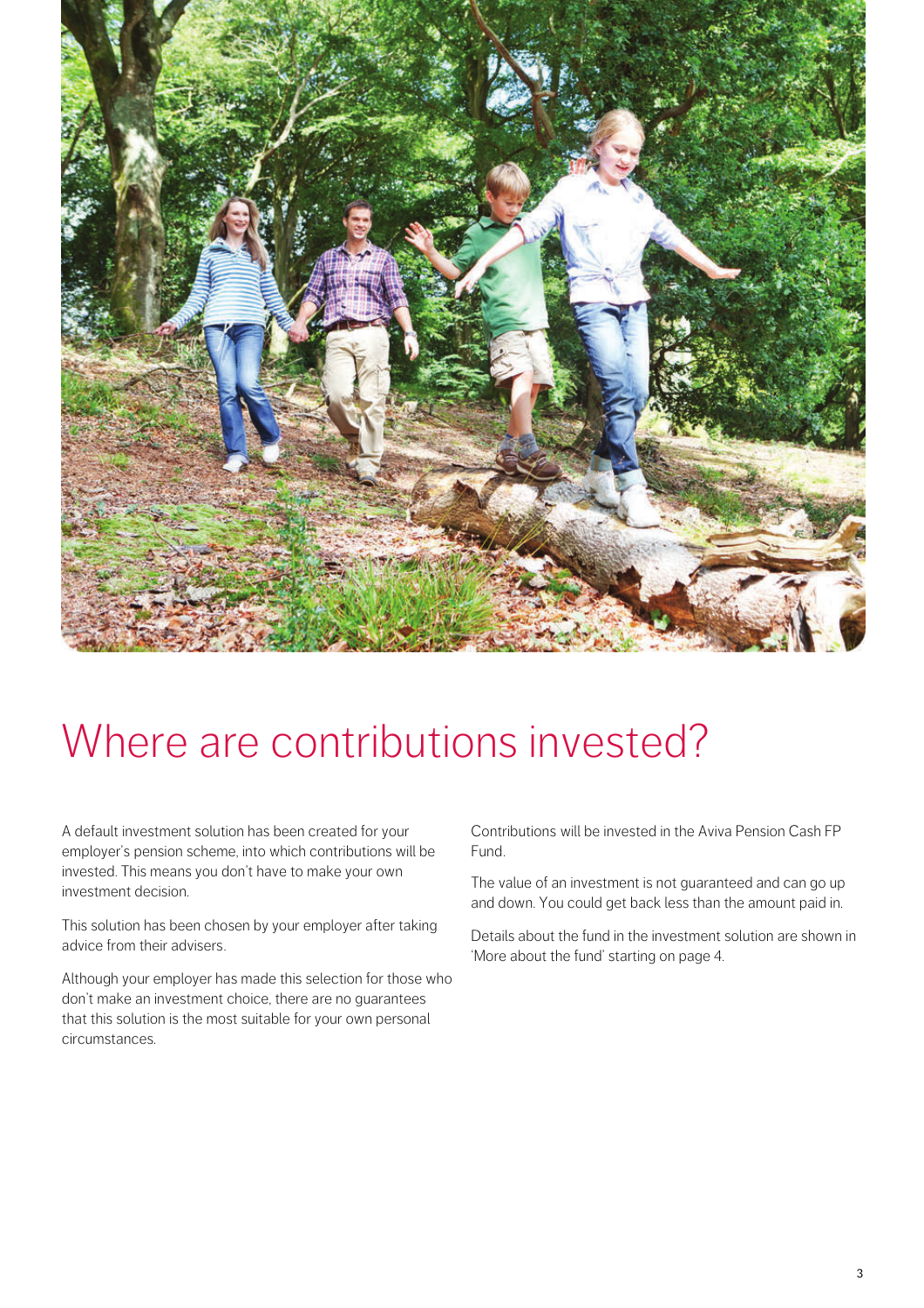# More about the fund

Each fund is divided into units of equal value and contributions are used to buy units in the funds you choose. The price of the unit depends on the value of the investment fund. We work out the value of your personal fund based on the total number of units you have in each fund. If the unit price goes up and down, so will the value of your personal fund.

### The fund you're invested in

The following table shows the fund which makes up the investment solution. It shows the fund's aim, risk rating, risk warnings, the fund AMC and additional expenses.

Please see information about risk ratings and risk warnings starting on page 7.

| Risk rating          | Fund name                       | Fund aim                                                                                                                                                                                                                                                                                                                                                   | Fund<br>AMC | Additional<br>expenses |
|----------------------|---------------------------------|------------------------------------------------------------------------------------------------------------------------------------------------------------------------------------------------------------------------------------------------------------------------------------------------------------------------------------------------------------|-------------|------------------------|
| Lowest<br>volatility | <b>Aviva Pension Cash</b><br>FP | The fund aims to provide short-term liquidity by investing in<br>money market instruments, bonds and cash. It may invest in<br>short-term bonds issued or backed by the UK Government or<br>supranational agencies as well as commercial paper, cash and<br>near cash assets such as deposits and certificates of deposit.<br><b>Risk warnings</b> A, E, H | $0.00\%$    | $0.00\%$               |

Please note the details of each fund may change over time. For up-to-date details, you can view fund factsheets at: **www.avivafunds.co.uk**.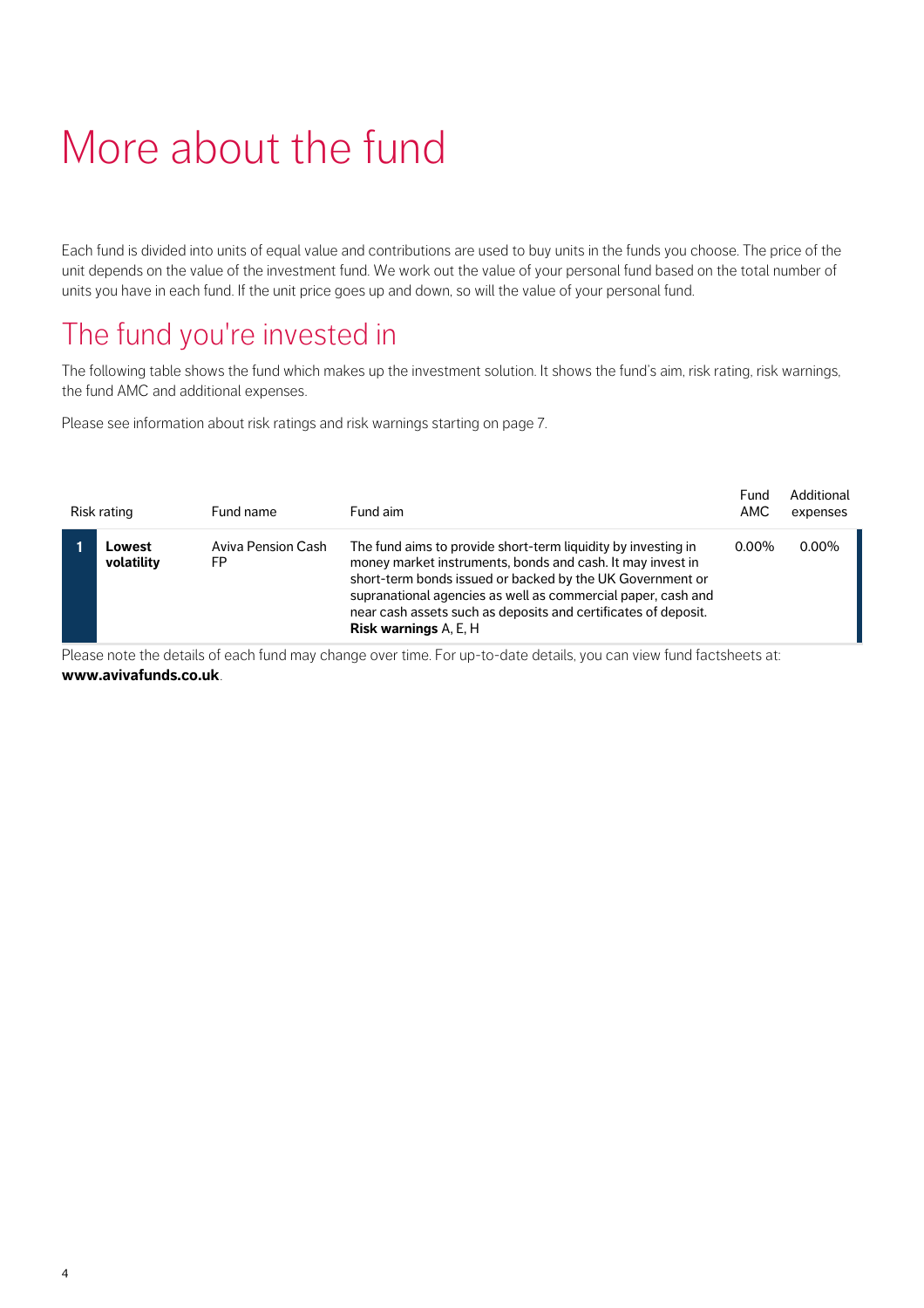### Investment governance

Aviva has a dedicated investment team who have a clear objective to develop and maintain a robust investment range. They proactively monitor and review all the funds that are offered through all our pension schemes, adding new funds that are worthy of inclusion.

The fund range may change from time to time. As a result, the funds that are available now may not be available in the future. If you are invested in a fund that is closed, we will write to you and offer an alternative investment fund.

### **Charges**

We deduct the following charges from your plan:

#### Annual management charge

An AMC is taken from each fund during the course of your plan.

The AMC is made up of two parts:

- **·** A scheme AMC which is taken out of the value of your pension plan over its lifetime to cover administration costs and investment charges and may change over time.
- **·** For certain funds, a fund AMC applies. These charges are taken by fund managers for managing the fund. The charge varies according to the funds you invest in.

Please see your illustration for further details of the charges that apply. The fund AMC is shown in the fund table starting on page 4.

#### Additional expenses

There are additional expenses associated with some funds, and these are reflected in the unit price. The additional expenses reflect the cost of managing the assets and include fees to auditors, trustees and valuers. The additional expenses may change as the expenses incurred by the fund change and the size of the fund changes. We regularly review the expenses and update our literature and annual statements accordingly.

### Changes to funds

Please note that there may be circumstances when the fund managers decide to increase the fund AMC. If this happens, you can switch to another fund.

We may choose to close the fund concerned, but please be assured that whatever action we take, we will write to inform you and explain the choices you have at the time. Please see the Terms and conditions for more information.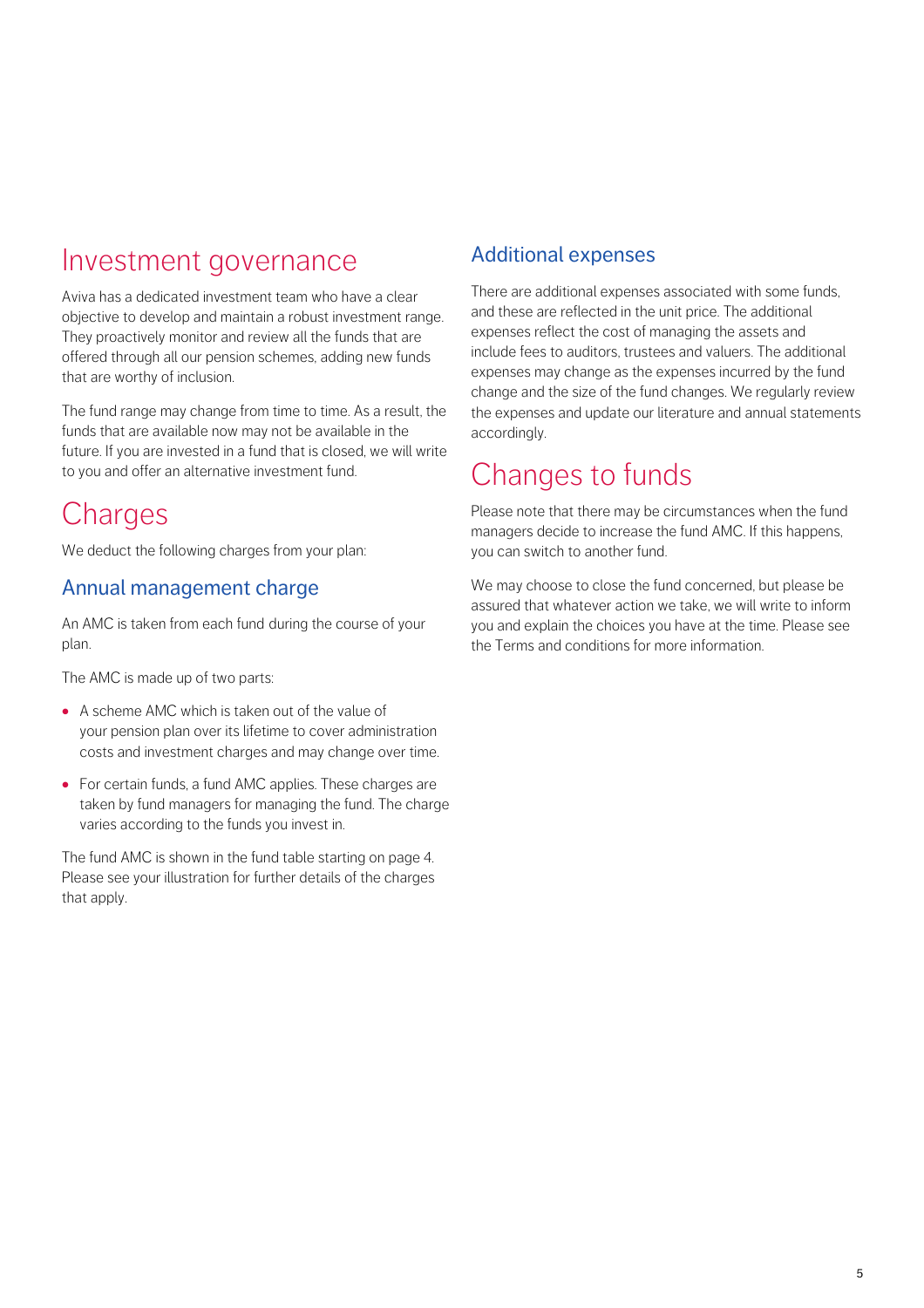### Types of investment

You can choose which funds you invest your money in. The fund manager uses this money to buy the assets that make up the fund's investments. Generally, each fund offered by Aviva invests in one of four main asset classes which are described below.

Please note that although your money is invested in a fund, you do not own any of that fund's underlying assets. For example, you won't receive a dividend from shares in an equity fund or rental income from a property held by a property fund. These are reflected in the value of the fund itself.

#### Money market

 $\vert \boldsymbol{\mathsf{f}} \vert$ 

 $9/6$ 

The 'money market' is a mechanism for short-term borrowing and lending between organisations. Money market investments typically include what are described as 'near-cash instruments', such as certificates of deposit, floating rate notes and treasury bills. They are not to be confused with deposit accounts with banks or building societies.

Although less risky than other asset classes, there could be circumstances where these investments fall in value, for example, if an organisation defaults. Their value could also be eroded over time due to the effects of fund charges, product charges and inflation.

#### Fixed interest

Referred to as bonds, these are loans to a government or a company which pay a fixed interest rate for a set period until the loan is repaid to the investor. The most common bonds are government bonds (known in the UK as gilts) and corporate bonds (issued by companies). If a government or company defaults on the loan, then the interest will not be paid. For this reason UK gilts are seen as less risky than corporate bonds, as the UK government is less likely to be unable to repay them.



#### **Property**

Property investment usually means commercial property, such as offices and retail, leisure and industrial developments. It can also include residential property. As well as the potential increase in their value, property investments can also produce rental income. Property can be subject to heavy falls and sharp increases in value. It can also take more time to buy and sell property than investments in other asset classes.

#### **Shares**  $\mathsf{L} \mathsf{M}$

Shares are also known as equities. Shareholders have a 'share' in a company's assets. Shares are bought and sold on stock markets and their value can go up and down depending on the fortunes of the company and stock markets in general. Companies may also pay a share of profits to shareholders, known as dividends. While there is more opportunity for potential gains with shares than some asset classes, there is also greater risk that they will fall in value.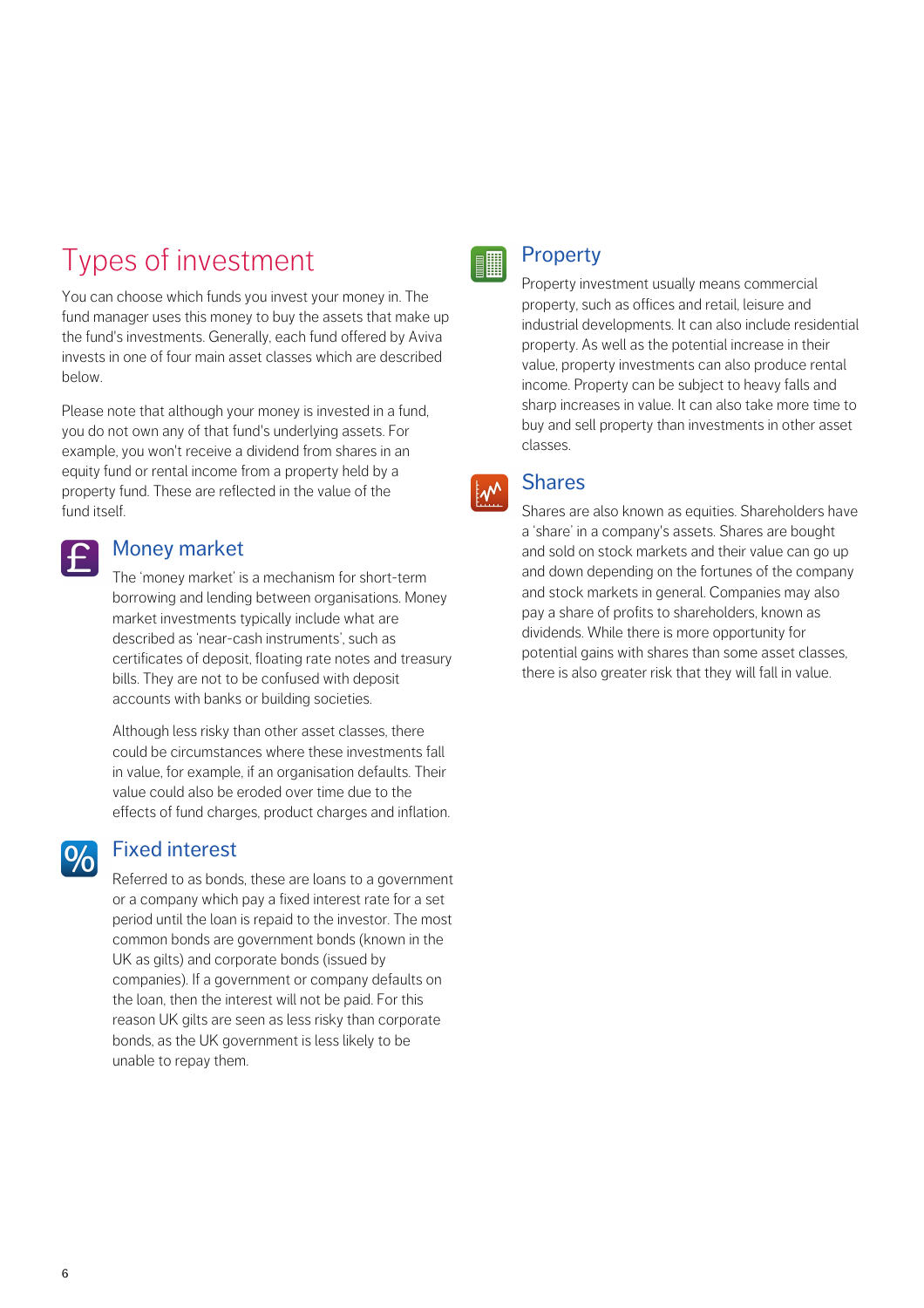# Your approach to investment risk

Aviva calculates its risk ratings using historical performance data, based upon the methods set by European Union rules. We also carry out further research using information from the fund's investment manager(s). We review each fund's risk rating annually and these may change over time. The timing of your investment decisions is very important and you should consult a financial adviser. Past performance is not a guarantee of future performance.

Our risk ratings go from 1 to 7, with 1 being the lowest and 7 the highest. As a point of reference, a fund with a risk rating of 4 (medium volatility) would typically experience the volatility you would expect from a fund invested in a range of different investments (for example shares, property and bonds) without any bias to a particular investment type. Remember that all investment funds carry some element of risk but this varies from fund to fund.

#### Risk rating Risk rating description

| $\overline{7}$ | <b>Highest</b><br>volatility           | The historical performance of funds with this risk rating has typically experienced the<br>highest volatility of all the funds Aviva has rated. This means that these funds have the<br>highest potential for substantial changes in value compared with other Aviva funds.                     |
|----------------|----------------------------------------|-------------------------------------------------------------------------------------------------------------------------------------------------------------------------------------------------------------------------------------------------------------------------------------------------|
| 6 <sup>1</sup> | High<br>volatility                     | The historical performance of funds with this risk rating has typically experienced high<br>volatility compared with other funds Aviva has rated. This means that these funds<br>have a high potential for substantial changes in value compared with other<br>Aviva funds.                     |
| 5              | <b>Medium</b><br>to high<br>volatility | The historical performance of funds with this risk rating has typically experienced<br>medium to high volatility compared with other funds Aviva has rated. This means that<br>these funds have a medium to high potential for substantial changes in value<br>compared with other Aviva funds. |
| 4              | <b>Medium</b><br>volatility            | The historical performance of funds with this risk rating has typically experienced<br>medium volatility compared with other funds Aviva has rated. This means that these<br>funds have a medium potential for substantial changes in value compared with other<br>Aviva funds.                 |
| 3              | Low to<br>medium<br>volatility         | The historical performance of funds with this risk rating has typically experienced low<br>to medium volatility compared with other funds Aviva has rated. This means that<br>these funds have a low to medium potential for substantial changes in value<br>compared with other Aviva funds.   |
| $\overline{2}$ | Low<br>volatility                      | The historical performance of funds with this risk rating has typically experienced low<br>volatility compared with other funds Aviva has rated. This means that these funds<br>have a low potential for substantial changes in value compared with other<br>Aviva funds.                       |
| 1              | Lowest<br>volatility                   | The historical performance of funds with this risk rating has typically experienced the<br>lowest volatility of all the funds Aviva has rated. This means that these funds have the<br>lowest potential for substantial changes in value compared with other Aviva funds.                       |

#### **Please note:**

These investment risk ratings are based on our interpretation of investment risk and are only meant as a guide. These levels of investment risk are not guaranteed and may change in the future.

The colours in this table may be different to those used online; however, the ratings and approach to investment risk remain the same.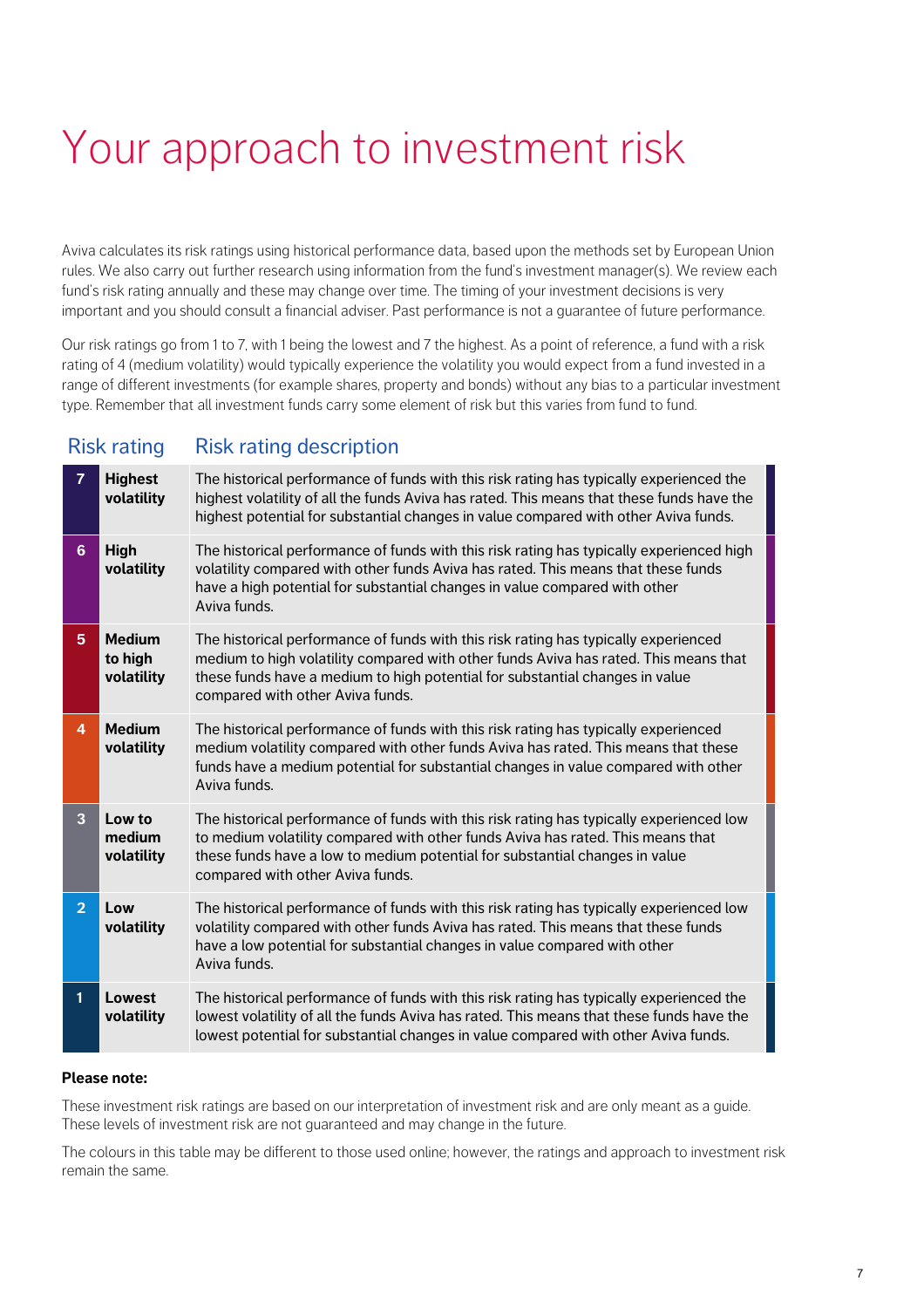# Fund risk warnings

There are risks associated with investing in funds, or types of funds.

below. Starting on page 4 we show which risk warning or warnings apply to each fund. These risk warnings are explained

Please note that we only show the warnings that apply to the funds in the investment solution and there is no direct relationship between the number of fund risk warnings and the investment risk rating for each fund.

#### **Risk warning code Risk warning description**

**A Investment is not guaranteed:** The value of an investment is not guaranteed and can go down as well as up. You could get back less than you have paid in.

**Price:** At times, the way a fund's price is calculated may need to change to ensure that those moving into and out of the fund and existing unitholders/shareholders are treated fairly and are not disadvantaged by any large cash flows.

**Suspend trading:** Fund managers have the ability, in certain circumstances, to suspend trading in their funds for as long as necessary. When this occurs we will need to delay the 'cashing in' or switching of units in the relevant fund. You may not be able to access your money during this period. The circumstances in which we may delay a switch, withdrawal or transfer can include but are not limited to the following:

- **•** If a large number of customers want to take money out of the same fund at the same time.
- **•** If there are practical problems selling the assets in which a fund is invested.
- **•**If the fund (or part of it) is managed by an external company, they may insist on a delay.

**Stock lending:** Where a fund is involved in the temporary transfer of securities, there is a risk that the borrower may not be able to return the security to its owner. This may have a negative effect on the performance of the fund.

**Derivatives:** Most funds can invest in derivatives for the purpose of efficient portfolio management or risk reduction. For funds that also use derivatives for investment purposes, we apply an additional risk warning due to the possible increase in the risk and volatility of the fund.

- **E Fixed interest:** Where a fund invests in fixed interest securities, such as corporate or government bonds, changes in interest rates can contribute to the value of the investment going up or down. If interest rates rise, the value is likely to fall. Bonds with a lower credit rating are known as sub-investment grade or junk bonds. These carry an increased risk that the issuer of the bond will be unable to continue the interest payments or return the capital at maturity.
- **H Cash/Money market funds:** These are not cash deposit accounts but invest in money market instruments and short-term bonds and can fall in value. In a low interest rate environment, the charges applied to a cash fund may be greater than its return, so you could get back less than you have paid in.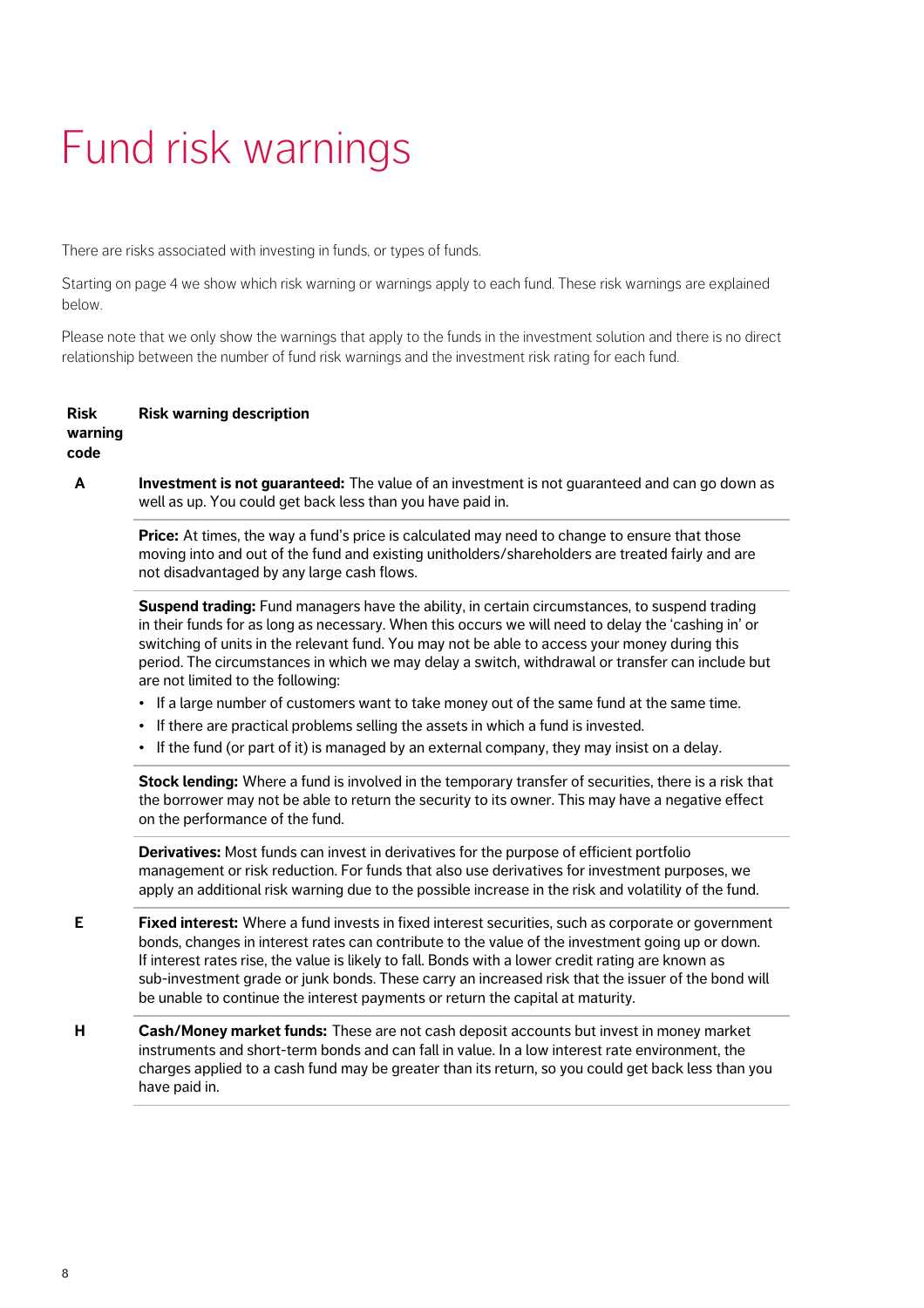# Should I make a different investment choice?

We understand that some people may find the investment solution provided does not match their attitude to investment risk or it invests in areas that they wouldn't choose for themselves.

It's important to ensure that your investments are right for you and are in line with the amount of investment risk you are prepared to take.

How much risk you are prepared to take will depend on your own personal circumstances, such as how long you have left until you retire and whether you have made other provisions for retirement.

You should consider your own personal views and opinions on money.

If you would like to choose your own investments, you may select different funds.

Please view the 'Choosing your own investment funds' guide for all the options available. It provides detailed information about each fund, such as the aim, its associated risks and the charges, together with any investment programmes available to you.

Once you've decided where to invest contributions, you can update your plan using Membersite or contact us using the details on page 10.

You can currently switch funds at any time. However, in exceptional circumstances we may need to delay the switching of the funds.

We do not currently charge for switching funds but we could introduce a charge in the future in accordance with the Terms and conditions. We will tell you if this changes.

For more information about switching, please refer to the Terms and conditions.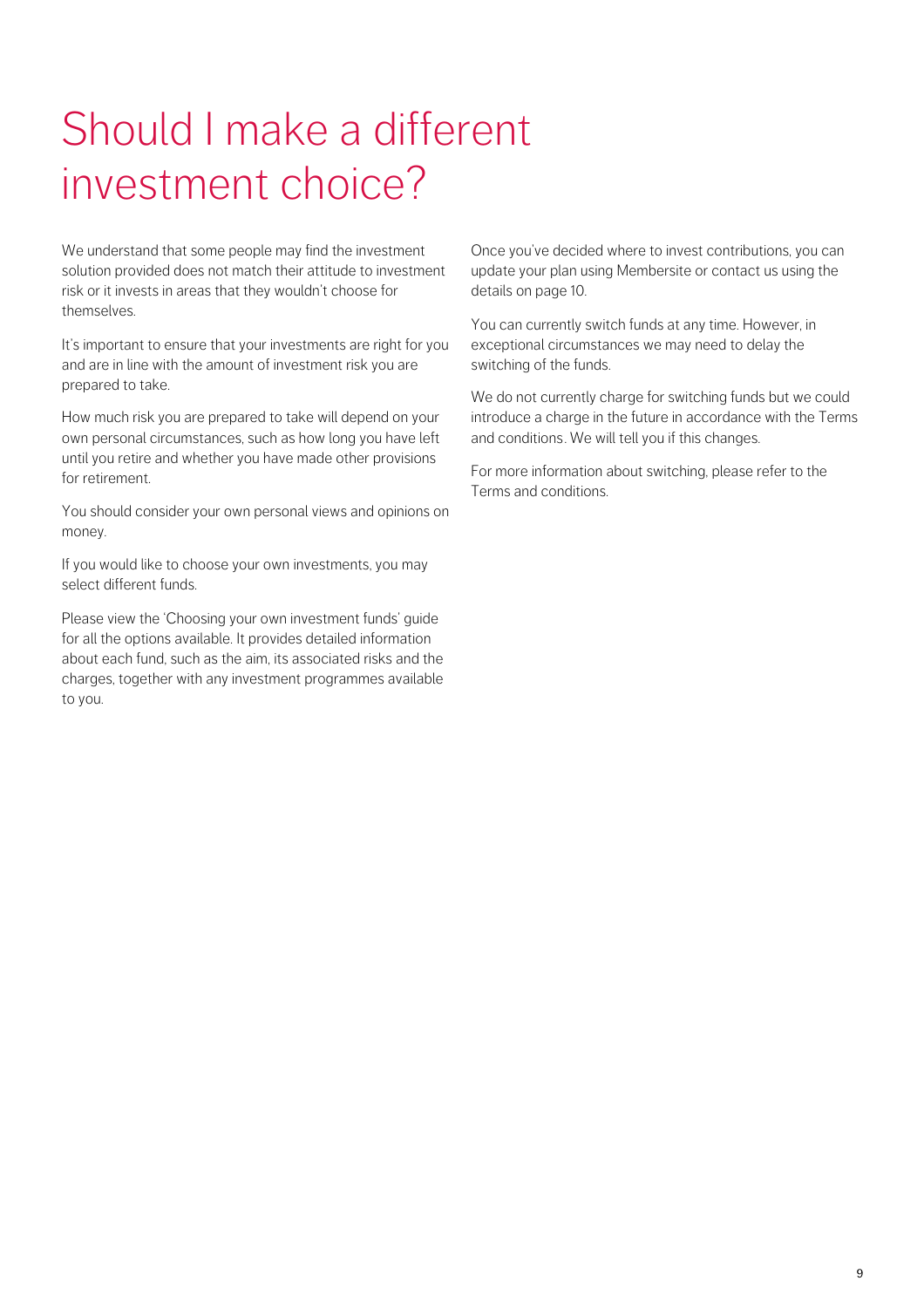# More information and help

## Further information

If you feel you would like advice with your pension planning, please speak to a financial adviser. If you don't have an adviser, you can find one at **www.unbiased.co.uk**.

GOV.UK provides impartial UK government information on pensions, visit **www.pensionwise.gov.uk**.

Membersite allows you to easily monitor and make changes to your pension plan: **www.aviva.co.uk/membersite**.

### How to contact us

Your employer will normally be your first point of contact. They will be able to help you with queries about your salary and contributions.

You can contact us with any queries about your pension plan in the following ways:

Call us on **0345 602 9221** at the following times: Monday to Friday between 8.30am and 6pm. We may record calls to improve our service. Calls may be charged and these charges will vary; please speak to your network provider.

**B** Fax us on **0345 600 0624**.

Email us at **ngp.questions@aviva.com**.

Email is not a secure form of communication and you should not email us with any personal information about you or personal details about your pension with us. For similar reasons, we will not reply by email if to do so would compromise your security.

**EX** Write to us at

**Aviva, PO Box 1550, Salisbury, SP1 2TW**.